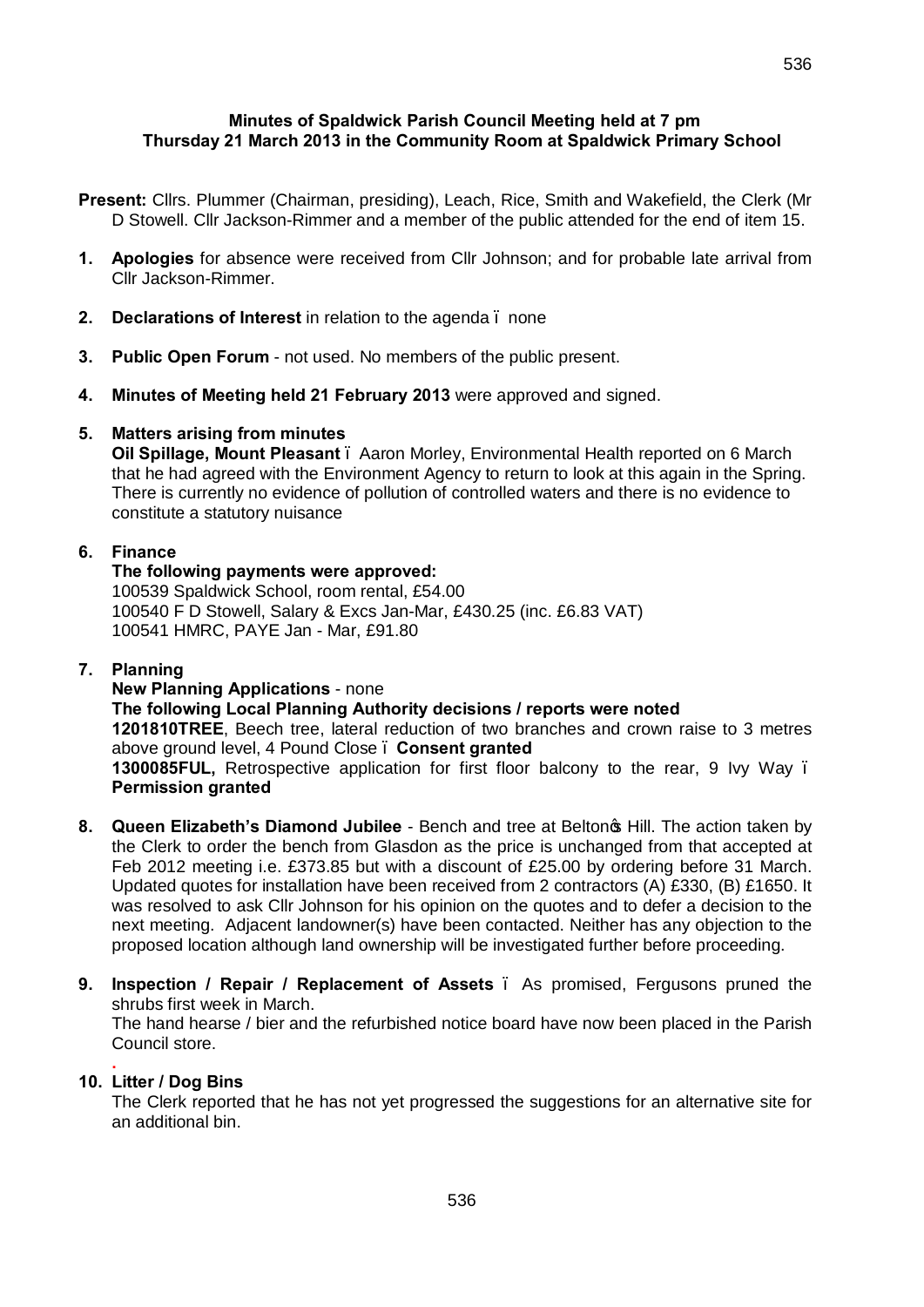### **11. Highways, footpaths, byways etc.**

**Rusty manhole Cover near pumping station, High Street** – replaced by Anglian Water **Standing water outside 17-19 Thrapston Road** – new extended drainage installed 5/6 March by County Highways. At the request of the Clerk this will be extended by a minimum of 2 metres after April.

**Spaldwick to Stow Longa Road** – it was noted that CCC have recently carried out repairs to the broken edges of the carriageway.

**HGV traffic before 7 am** – Cllr Leach reported that he had been approached by a resident regarding the continuing problem caused by Williams Transport HGVs passing through the village very early in the morning when residents are trying to sleep. He referred to the results of a further survey the Clerk had carried out between 0430 and 0700 on Monday 18 March which were similar to those obtained last December. In view of the lack of response from Williams Transport since a resident wrote to them on 2 January suggesting that they avoid routing their vehicles through Spaldwick before 7 am he queried what action the Council should take. It was agreed to repeat the recommendation made in December that the complainant notifies HDC Environmental Health of his concern that the noise and vibration caused by HGVs during the night is preventing some residents getting uninterrupted sleep. If confirming evidence could be obtained by HDC to support the complaint it may be possible to open negotiations for a time restriction on HGVs passing through the village.

**Kissing gates around Bury Close** – it was noted that following discussions with the Clerk, the CCC Rights of Way section have had the hollows at all three gates filled with road planings. Several walkers have expressed their appreciation.

**12. Bus Service changes** – The Clerk informed the meeting that Paul Nelson has taken over management of the project and has reported that the programme is running behind schedule as a result of early areas taking longer than anticipated to complete. Recent staff changes are also putting pressure on the programme/timetable hence the start of the detailed work for West Hunts will be later than anticipated. We have, however been assured that the current services will continue until a suitable replacement is put in place, even if this is beyond the original indicative date of September 2013.

The Clerk also reported that Nene & Ouse Community Transport will be known as Huntingdonshire Association for Community Transport from 2 April and is moving from Thrapston to March, the base of Fenland ACT.

#### **13. Amendment to Standing Orders to reflect change to Code of Conduct**

Having noted the Clerk<sub><sup>®</sup></sub> proposal circulated with the agenda, it was resolved to amend paragraph 9 (Code of Conduct and Declarations of Interests) of the Standing Orders adopted on 25 March 2010 to read:

All councillors shall observe the Code of Conduct for Members of Spaldwick Parish Council adopted on 19 July 2012 which includes the action which must be taken when a member has a pecuniary or other interest in any item of business to be considered.

#### **14. Reports on attendance at external meetings or training sessions**

(1) PAYE Real Time Information training by HMRC, Orchard Park Cambridge, 22 Feb – The Clerk reported that this was helpful in understanding the new RTI requirements.

(2) Parish Paths and Future Partnerships meeting at Over, 7 March - Cllr Leach reported that he found the meeting very informative. He passed the information he had received to the Clerk, who agreed to file or pass it on to Mick Ager or members as appropriate.

(3) Councillor training sessions, Hemingford Abbots, 20 Feb & 20 March – Cllr Rice reported that these were very worthwhile and helped clarify questions relating to powers and recommended procedures.